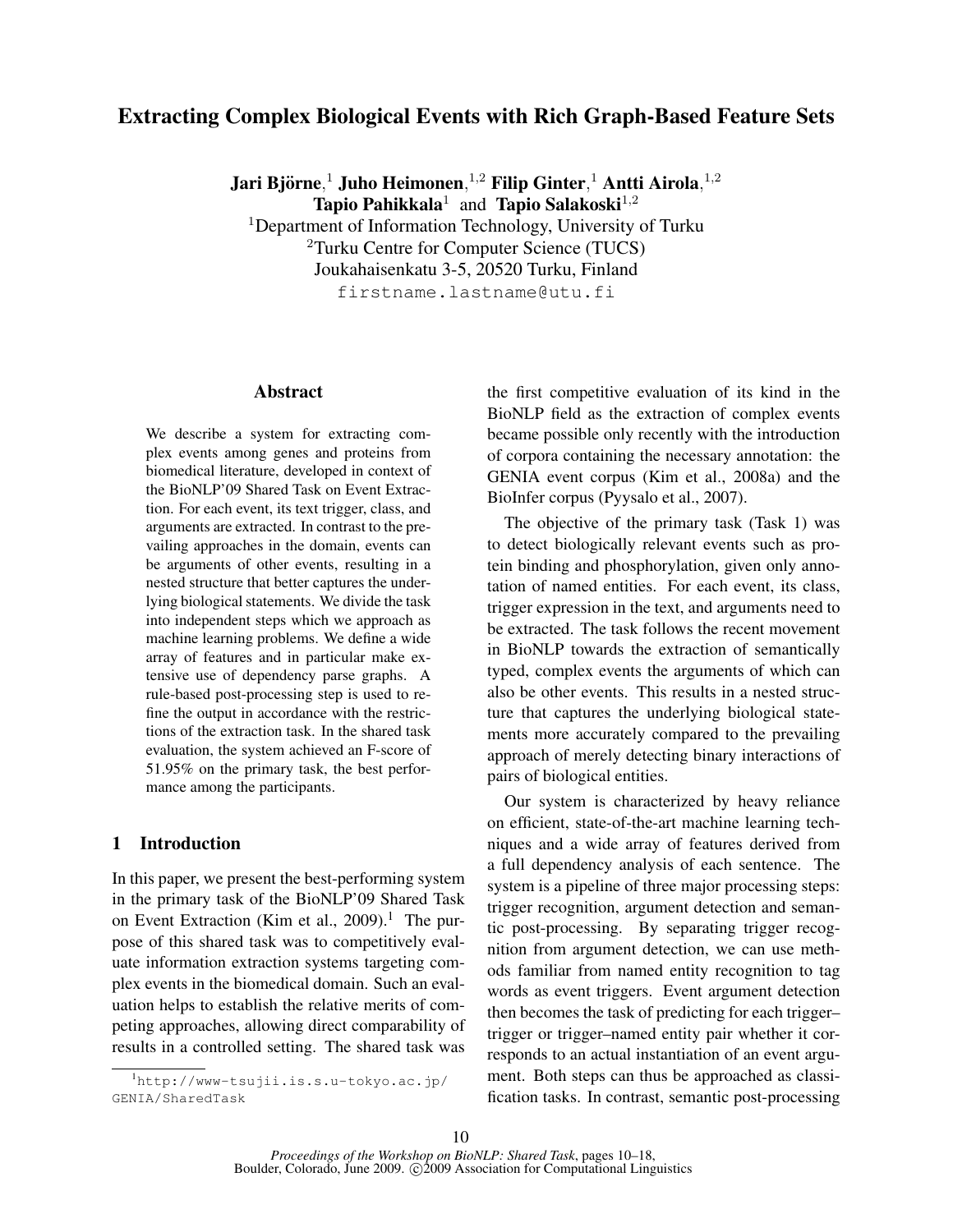

Figure 1: The main components of the system.

is rule-based, directly implementing argument type constraints following from the definition of the task.

In the following sections, we present the implementation of the three stages of our information extraction system in detail, and provide insights into why we chose the approach we did. We also discuss alternate directions we followed but that did not improve performance. Finally, we analyze the overall performance of our system in the shared task as well as evaluate its components individually.

#### 2 The system description

The overall architecture of the system is shown in Figure 1. All steps in the system process one sentence at a time. Since 95% of all annotated events are fully contained within a single sentence, this does not incur a large performance penalty but greatly reduces the size and complexity of the machine learning problems.

#### 2.1 Graph representation

We represent the extraction target in terms of semantic networks, graphs where the nodes correspond to named entities and events, and the edges correspond to event arguments. The shared task can then be viewed as the problem of finding the nodes and edges of this graph. For instance, nested events are naturally represented through edges connecting two event nodes. The graph representation of an example sentence is illustrated in Figure 2D.

We have previously used this graph representation for information extraction (Heimonen et al., 2008; Björne et al., 2009) as well as for establishing the connection between events and syntactic dependency parses in the Stanford scheme of de Marneffe and Manning  $(2008)$  (Björne et al., 2008).

#### 2.2 Trigger detection

We cast trigger detection as a token labeling problem, that is, each token is assigned to an event class, or a negative class if it does not belong to a trigger. Triggers are then formed based on the predicted classes of the individual tokens. Since 92% of all triggers in the data consist of a single token, adjacent tokens with the same class prediction form a single trigger only in case that the resulting string occurs as a trigger in the training data. An event node is created for each detected trigger (Figure 2B).

In rare cases, the triggers of events of different class share a token, thus the token belongs to several separate classes. To be able to approach trigger detection as a multi-class classification task where each token is given a single prediction, we introduce combined classes as needed. For instance the class *gene expression/positive regulation* denotes tokens that act as a trigger to two events of the two respective classes. Note that this implies that the trigger detection step produces at most one event node per class for any detected trigger. In the shared task, however, multiple events of the same class can share the same trigger. For instance, the trigger *involves* in Figure 2 corresponds to two separate *regulation* events. A separate post-processing step is introduced after event argument detection to duplicate event nodes as necessary (see Section 2.4).

Due to the nature of the GENIA event annotation principles, trigger detection cannot be easily reduced to a simple dictionary lookup of trigger expressions for two main reasons. First, a number of common textual expressions act as event triggers in some cases, but not in other cases. For example, only 28% of the instances of the expression *activates* are triggers for a *positive regulation* event while the remaining 72% are not triggers for any event. Second, a single expression may be associated with various event classes. For example, the instances of the token *overexpression* are evenly distributed among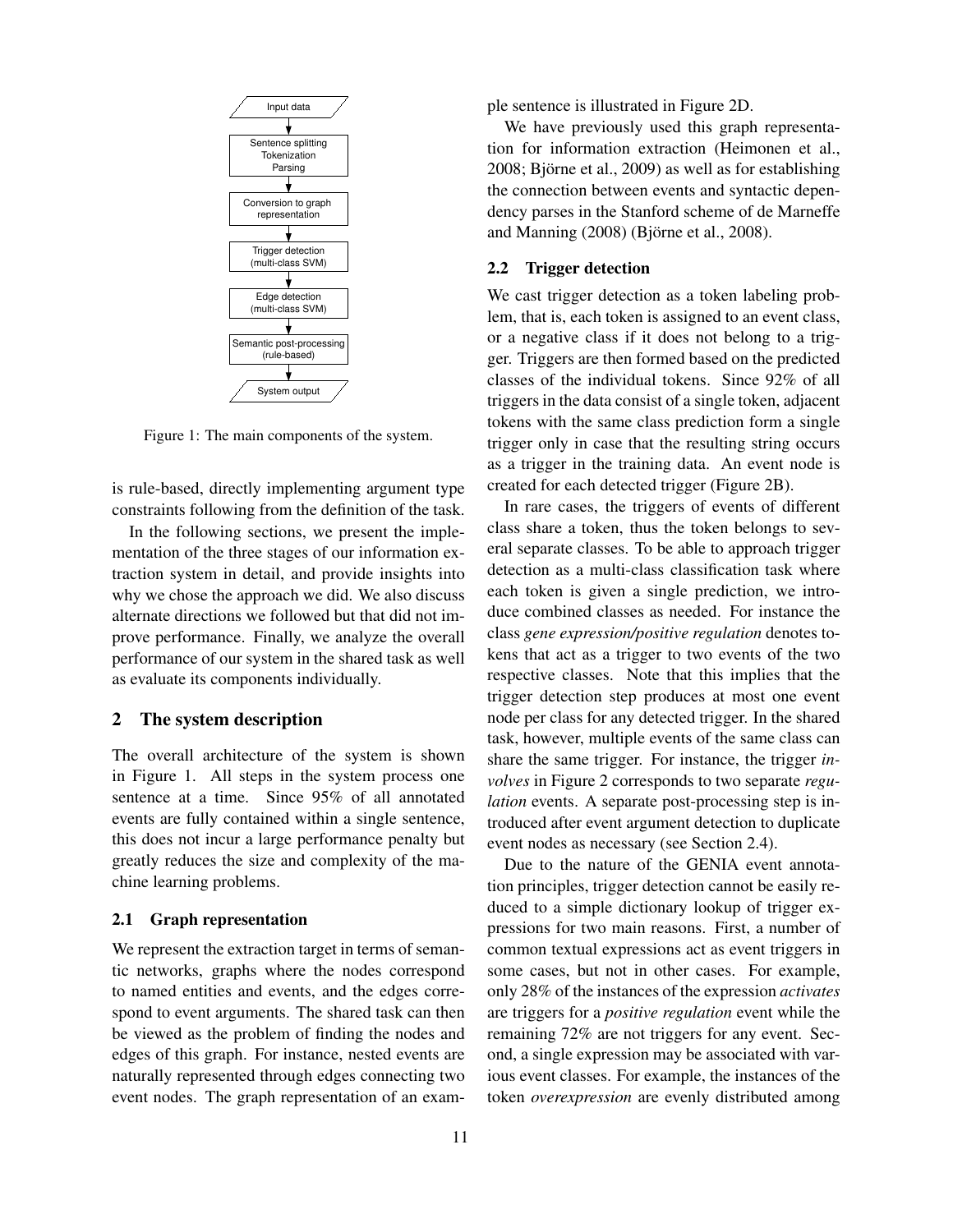

Figure 2: An example sentence from Shared Task document 10069428 (simplified). A) Named entities are given. B) Triggers are detected and corresponding event nodes are created. C) Event argument edges are predicted between nodes. The result is a sentence-level semantic network. D) One node may denote multiple events of the same class, therefore nodes are duplicated in the semantic post-processing step. E) The resulting graph can be losslessly transformed into the Shared Task event annotation. Training data for the trigger recognizer includes named entity annotation (A) and for the edge detector the semantic network with no node duplication (C).

*gene expression*, *positive regulation*, and the negative class. In light of these properties, we address trigger detection with a multi-class support vector machine (SVM) classifier that assigns event classes to individual tokens, one at a time. This is in contrast to sequence labeling problems such as named entity recognition, where a sequential model is typically employed. The classifier is trained on goldstandard triggers from the training data and incorporates a wide array of features capturing the properties of the token to be classified, both its linear and dependency context, and the named entities within the sentence.

Token features include binary tests for capitalization, presence of punctuation or numeric characters, stem using the Porter stemmer (Porter, 1980), character bigrams and trigrams, and presence of the token in a gazetteer of known trigger expressions and their classes, extracted from the training data. Token features are generated not only for the token to be classified, but also for tokens in the immediate linear context and dependency context (tokens that govern or depend on the token to be classified).

Frequency features include the number of named entities in the sentence and in a linear window around the token in question as well as bag-ofword counts of token texts in the sentence.

Dependency chains up to depth of three are constructed, starting from the token to be classified. At each depth, both token features and dependency type are included, as well as the sequence of dependency types in the chain.

The trigger detector used in the shared task is in fact a weighted combination of two indepen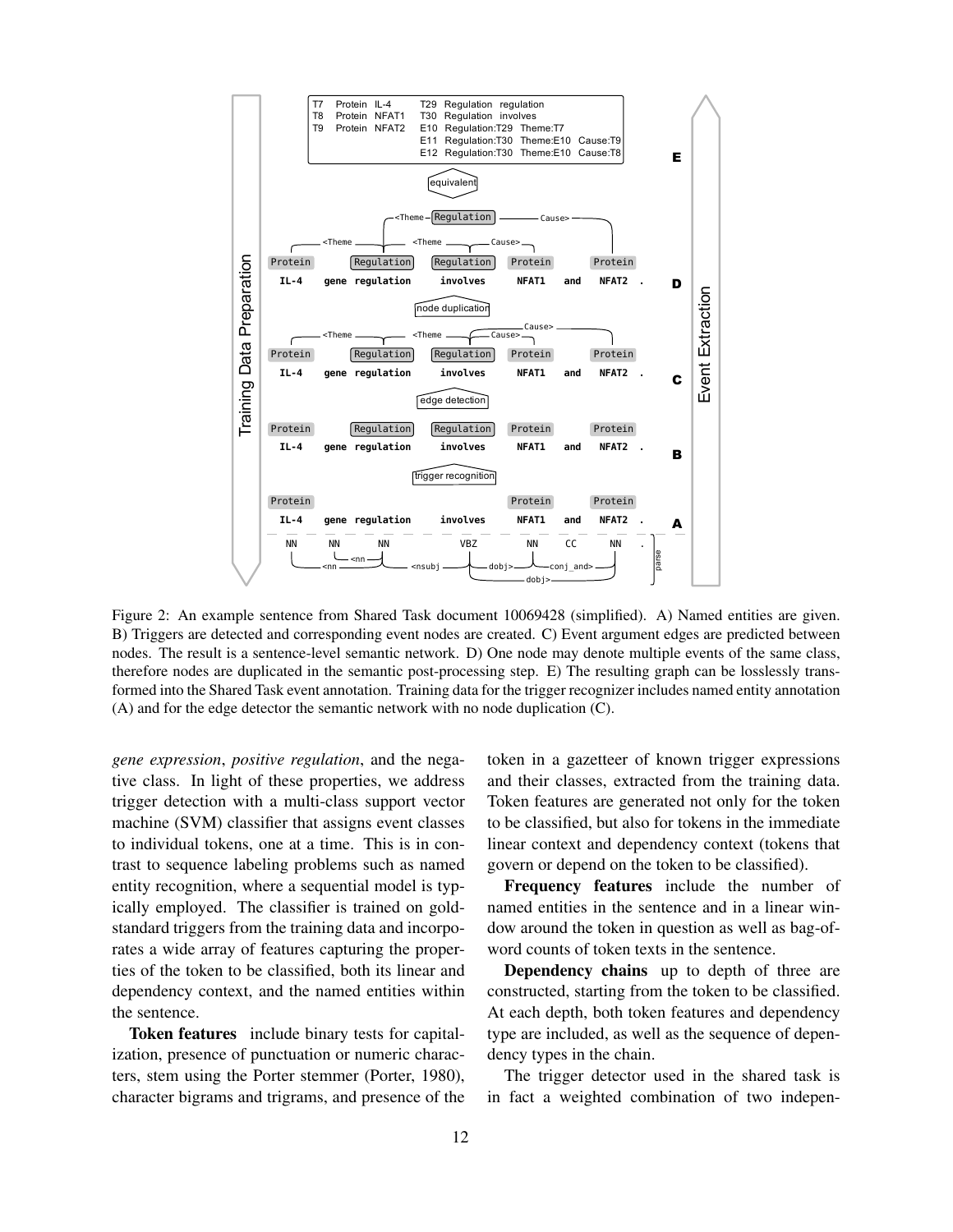dent SVM trigger detectors, both based on the same multi-class classification principle and somewhat different feature sets. $2$  The predictions of the two trigger detectors are combined as follows. For each trigger detector and each token, the classifier confidence scores of the top five classes are re-normalized into the [0, 1] interval. The renormalized confidence scores of the two detectors are then linearly interpolated using a parameter  $\lambda$ ,  $0 \leq \lambda \leq 1$ , whose value is set experimentally on the development set, as discussed below.

Setting the correct precision–recall trade-off in trigger detection is very important. On one hand, any trigger left undetected directly implies a false negative event. On the other hand, the edge detector is trained on gold standard data where there are no event nodes without arguments, which creates a bias toward predicting edges for any event node the edge detector is presented with. On the development set, essentially all predicted event nodes are given at least one argument edge. We optimize the precision–recall trade-off explicitly by introducing a parameter  $\beta$ ,  $0 \leq \beta$ , that multiplies the classifier confidence score given to the negative class, that is, the "no trigger" class. When  $\beta$  < 1, the confidence of the negative class is decreased, thus increasing the possibility of a given token forming a trigger, and consequently increasing the recall of the trigger detector (naturally, at the expense of its precision).

Both trigger detection parameters, the interpolation weight  $\lambda$  and the precision–recall trade-off parameter  $\beta$ , are set experimentally using a grid search to find the globally optimal performance of the entire system on the development set, using the shared task performance metric. The parameters are thus not set to optimize the performance of trigger detection in isolation; they are rather set to optimize the performance of the whole system.

#### 2.3 Edge detection

After trigger detection, edge detection is used to predict the edges of the semantic graph, thus extracting event arguments. Like the trigger detector, the edge detector is based on a multi-class SVM classifier. We generate examples for all potential edges, which



Figure 3: The distribution of event argument edge lengths measured as the number of dependencies on the shortest dependency path between the edge terminal nodes, contrasted with edge lengths measured as the linear token distance.

are always directed from an event node to another event node (event nesting) or from an event node to a named entity node. Each example is then classified as *theme*, *cause*, or a negative denoting the absence of an edge between the two nodes in the given direction. It should be noted that even though event nodes often require multiple outgoing edges corresponding to multiple event arguments, all edges are predicted independently and are not affected by positive or negative classifications of other edges.

The feature set makes extensive use of syntactic dependencies, in line with many recent studies in biomedical information extraction (see, e.g. (Kim et al., 2008b; Miwa et al., 2008; Airola et al., 2008; Van Landeghem et al., 2008; Katrenko and Adriaans, 2008)). The central concept in generating features of potential event argument edges is the *shortest undirected path of syntactic dependencies* in the Stanford scheme parse of the sentence which we assume to accurately capture the relationship expressed by the edge. In Figure 3, we show that the distances among event and named entity nodes in terms of shortest dependency path length are considerably shorter than in terms of their linear order in the sentence. The end points of the path are the syntactic head tokens of the two named entities or event triggers. The head tokens are identified using a simple heuristic. Where multiple shortest paths exist, all are considered. Most features are built by combining the attributes of multiple tokens (token text,

<sup>&</sup>lt;sup>2</sup>This design should be considered an artifact of the timeconstrained, experiment-driven development of the system rather than a principled design choice.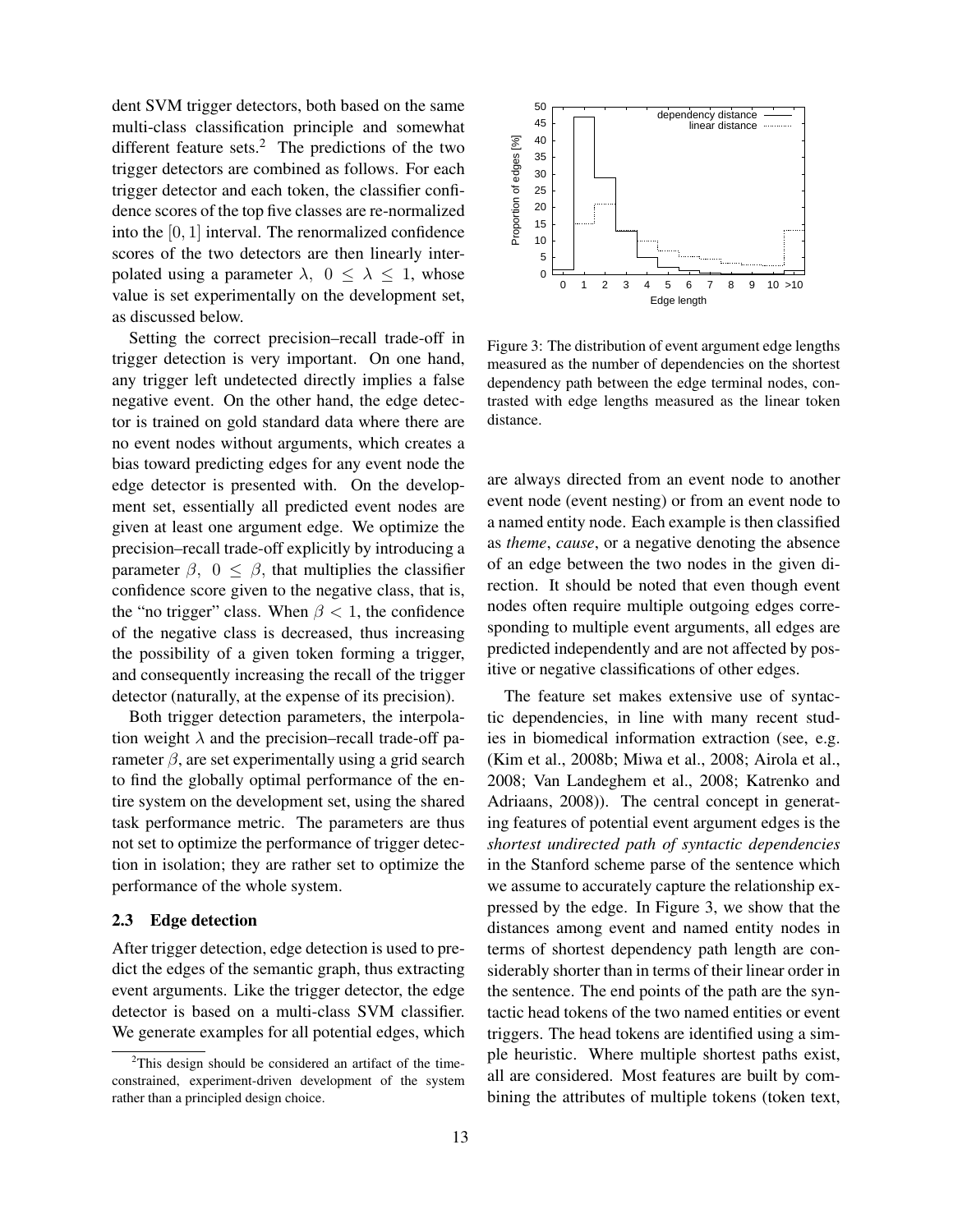POS tag and entity or event class, such as *protein* or *binding*) or dependencies (type such as *subject* and direction relative to surrounding tokens).

*N*-grams are generated by merging the attributes of 2–4 consecutive tokens. *N*-grams are also built for consecutive dependencies. Additional trigrams are built for each token and its two flanking dependencies, as well as for each dependency and its two flanking tokens. These *N*-grams are defined in the direction of the potential event argument edge. To take into account the varying directions of the dependencies, each pair of consecutive tokens forms an additional bigram defining their governordependent relationship.

Individual component features are defined for each token and edge in a path based on their attributes which are also combined with the token/edge position at either the interior or the end of the path. Edge attributes are combined with their direction relative to the path.

Semantic node features are built by directly combining the attributes of the two terminal event/entity nodes of the potential event argument edge. These features concatenate both the specific types of the nodes (e.g. *protein* or *binding*) as well as their categories (event or named entity). Finally, if the events/entities have the same head token, this self-loop is explicitly defined as a feature.

Frequency features include the length of the shortest path as an integer-valued feature as well as an explicit binary feature for each length. The number of named entities and event nodes, per type, in the sentence are defined for each example.

We have used this type of edge detector with a largely similar feature set previously (Björne et al., 2009). Also, many of these features are standard in relation extraction studies (see, e.g., Buyko et al. (2008)).

### 2.4 Semantic post-processing

The semantic graph produced by the trigger and edge detection steps is not final. In particular, it may contain event nodes with an improper combination of arguments, or no arguments whatsoever. Additionally, as discussed in Section 2.2, if there are events of the same class with the same trigger, they are represented by a single node. Therefore, we introduce a rule-based post-processing step to refine



Figure 4: Example of event duplication. A) All *theme*– *cause* combinations are generated for *regulation* events. B) A heuristic is applied to decide how *theme* arguments of *binding* events should be grouped.

the graph, using the restrictions on event argument types and combinations defined in the shared task.

In Task 1, the allowed argument edges in the graph are 1) *theme* from an event to a named entity, 2) *theme* or *cause* from a *regulation* event (or its subclasses) to an event or a named entity. Edges corresponding to invalid arguments are removed. Also, directed cycles are broken by removing the edge with the weakest classification confidence score.

After pruning invalid edges, event nodes are duplicated so that all events have a valid combination of arguments. For example, the *regulation* event *involves* in Figure 2C has two *cause* arguments and therefore represents two distinct events. We thus duplicate the event node, obtaining one *regulation* event for each of the *cause* arguments (Figure 2D).

Events of type *gene expression*, *transcription*, *translation*, *protein catabolism*, *localization*, and *phosphorylation* must have exactly one *theme* argument, which makes the duplication process trivial: duplicate events are created, one for each of the arguments. *Regulation* events must have one *theme* and can additionally have one *cause* argument. For these classes we use a heuristic, generating a new event for each *theme*–*cause* combination of outgoing edges (Figure 4A). *Binding* is the only event class that can have multiple *theme* arguments. There is thus no simple way of determining how multiple outgoing *theme* edges should be grouped (Figure 4B). We apply a heuristic that first groups the arguments by their syntactic role, defined here as xthe first dependency in the shortest path from the event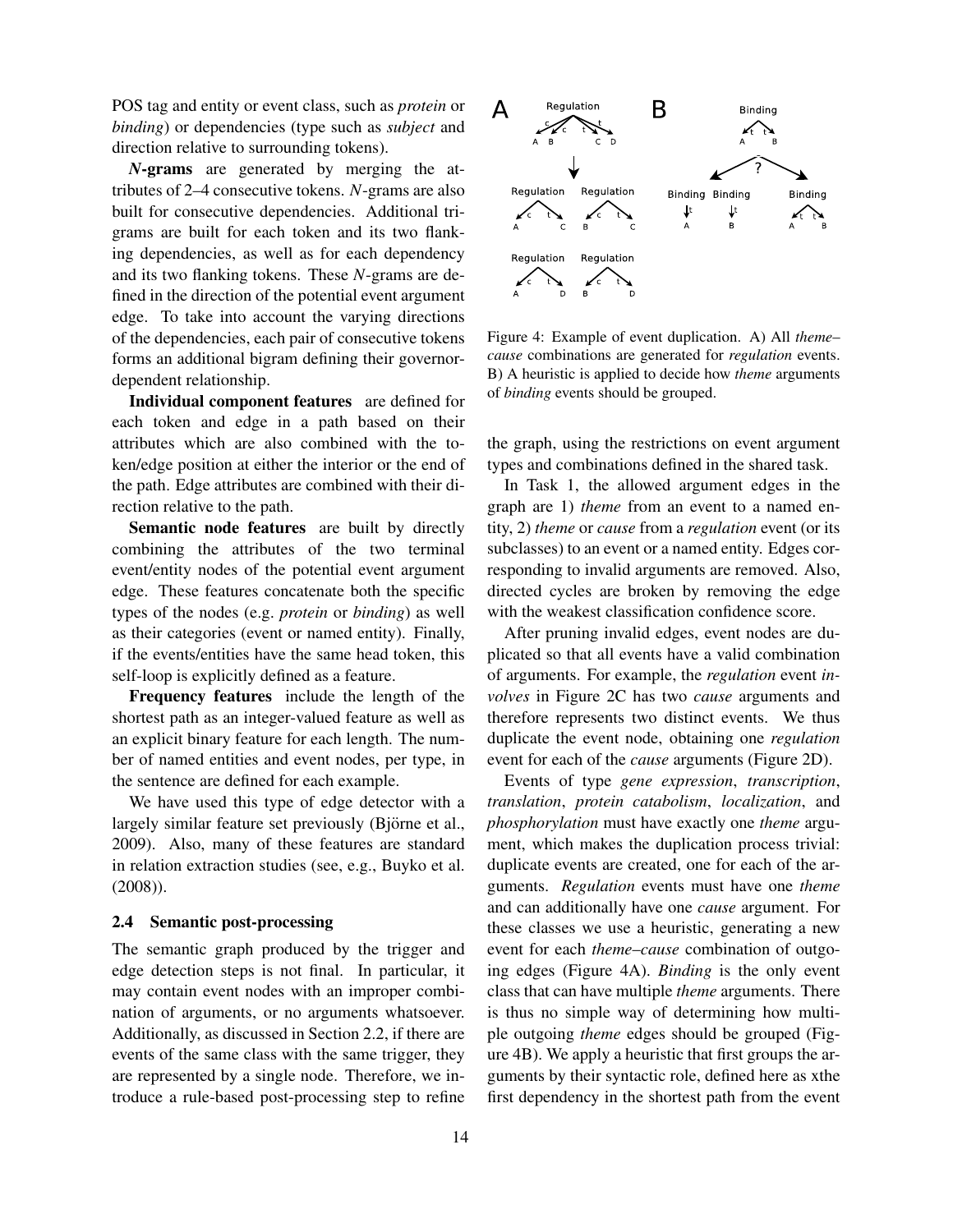to the argument. It then generates an event for each pair of arguments that are in different groups. In the case of only one group, all single-argument events are generated.

Finally, all events with no arguments as well as *regulation* events without a *theme* argument are iteratively removed until no such event remains. The resulting graph is the output of our event extraction system and can be losslessly converted into the shared task format (Figure 2D&E).

#### 2.5 Alternative directions

We now briefly describe some of the alternative directions explored during the system development, which however did not result in increased performance, and were thus not included in the final system. Whether the reason was due to the considered approaches being inadequate for the extraction task, or simply a result of the tight time constraints enforced by the shared task is a question only further research can shed light on.

For the purpose of dividing the extraction problem into manageable subproblems, we make strong independence assumptions. This is particularly the case in the edge detection phase where each edge is considered in isolation from other edges, some of which may actually be associated with the same event. Similar assumptions are made in the trigger detection phase, where the classifications of individual tokens are independent.

A common way to relax independence assumptions is to use  $N$ -best re-ranking where  $N$  mostlikely candidates are re-ranked using global features that model data dependencies that could not be modelled in the candidate generation step. The best candidate with respect to this re-ranked order is then the final prediction of the system. N-best re-ranking has been successfully applied for example in statistical parsing (Charniak and Johnson, 2005). We generated the ten most likely candidate graphs, as determined by the confidence scores of the individual edges given by the multi-class SVM. A perfect reranking of these ten candidates would lead to 11.5 percentage point improvement in the overall system F-score on the development set. While we were unable to produce a re-ranker sufficiently accurate to improve the system performance in the time given, the large potential gain warrants further research.

In trigger word detection, we experimented with a structural SVM incorporating Hidden Markov Model type of sequential dependencies (Altun et al., 2003; Tsochantaridis et al., 2004), which allow conditioning classification decisions on decisions made for previous tokens as well as with a conditional random field (CRF) sequence classifier (Lafferty et al., 2001). Neither of these experiments led to a performance gain over the multiclass SVM classifier.

As discussed previously, 4.8% of all annotated events cross sentence boundaries. This problem could be approached using coreference resolution techniques, however, the necessary explicit coreference annotation to train a coreference resolution system is not present in the data. Instead, we attempted to build a machine-learning based system to detect cross-sentence event arguments directly, rather than via their referring expression, but were unable to improve the system performance.

## 3 Tools and resources

#### 3.1 Multi-class SVM

We use a support vector machine (SVM) multi-class classifier which has been shown to have state-ofthe-art classification performance (see e.g. (Crammer and Singer, 2002; Tsochantaridis et al., 2004)). Namely, we use the SVM*multiclass* implementa- $\text{tion}^3$  which is one of the fastest multi-class SVM implementations currently available. Analogously to the binary SVMs, multi-class SVMs have a regularization parameter that determines the trade-off between the training error and the complexity of the learned concept. We select the value of the parameter on the development set. Multi-class SVMs scale linearly with respect to both the amount of training data and the average number of nonzero features per training example, making them an especially suitable learning method for our purposes. They also provide a real-valued prediction for each example to be classified which is used as a confidence score in trigger detection precision–recall trade-off adjustment and event argument edge cycle breaking in semantic post-processing. We use the linear kernel, the only practical choice to train the classifier with the large training sets available. For example, the

<sup>3</sup>http://svmlight.joachims.org/svm\_ multiclass.html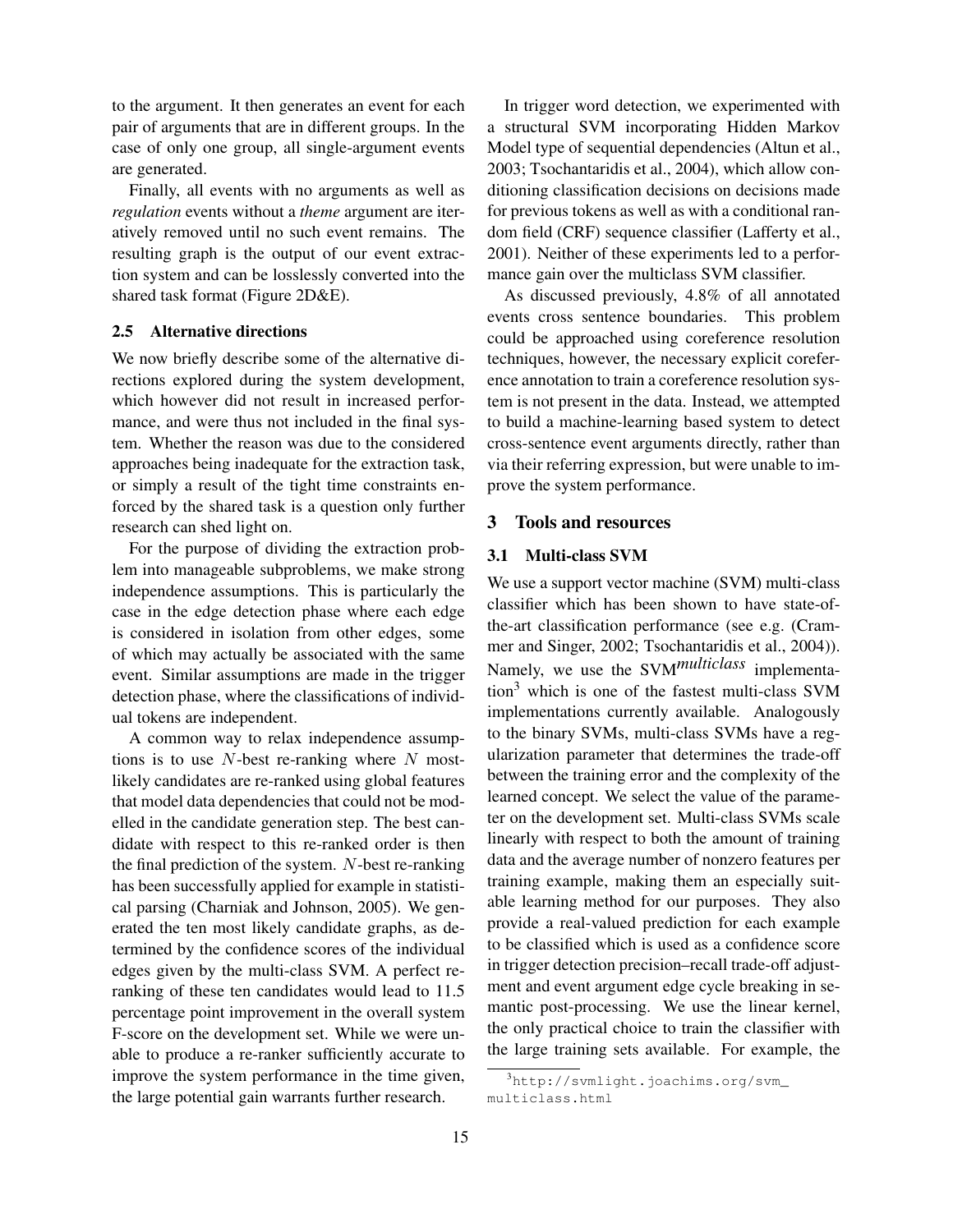

Figure 5: Performance of the 24 systems that participated in Task 1, together with an F-score contour plot for reference. Our system is marked with a full circle.

final training data of the edge detector (8932 sentences) consists of 31792 training examples with 295034 unique features. Training with even this amount of data is computationally feasible, typically taking less than an hour.

All classifiers used in the system are trained as follows. First we optimize the regularization parameter C by training on the shared task training set and testing on the shared task development set. We then re-train the final classifier on the union of the training and development sets, using the best value of C in the previous step. The same protocol is followed for the  $\lambda$  and  $\beta$  parameters in trigger detection.

### 3.2 Dependency parses

Both trigger detection and edge prediction rely on a wide array of features derived from full dependency parses of the sentence. We use the McClosky-Charniak domain-adapted parser (McClosky and Charniak, 2008) which is among the best performing parsers trained on the GENIA Treebank corpus. The native constituency output of the parser is transformed to the "collapsed" form of the Stanford dependency scheme (de Marneffe and Manning, 2008) using the Stanford parser tools.<sup>4</sup> The parses were provided by the shared task organizers.

#### 4 Results and discussion

The final evaluation of the system was performed by the shared task organizers using a test set whose annotation was at no point available to the task participants. By the main criterion of Task 1, approximate span matching with approximate recursive matching, our system achieved an F-score of 51.95%. Figure 5 shows the performance of all systems participating in Task 1. The per-class results in Table 1 show that *regulation* events (including *positive* and *negative regulation*) as well as *binding* events are the hardest to extract. These classes have F-scores in the 31–44% range, while the other classes fall into the 50–78% range. This is not particularly surprising since *binding* and *regulation* are the only classes in which events can have multiple arguments, which means that for an event to be detected correctly, the edge detector often must make several correct predictions. Additionally, these classes have the lowest trigger recognition performance on the development set. It is interesting to note that the per-class performance in Table 1 shows no clear correlation between the number of events of a class and its F-score.

Table 2 shows the performance of the system using various other evaluation criteria defined in the shared task. The most interesting of these is the *strict* matching criterion, which, in order to consider an event correctly extracted, requires exact trigger span as well as all its nested events to be recursively correct. The performance of the system with respect to the strict criterion is 47.41% F-score, only 4.5 percentage points lower than the relaxed primary measure. As seen in Table 2, this difference is almost exclusively due to triggers with incorrect span.

To evaluate the performance impact of each system component individually, we report in Table 3 overall system performance on the development set, obtained by progressively replacing the processing steps with gold-standard data. The results show that the errors of the system are almost evenly distributed between the trigger and edge detectors. For instance, a perfect trigger detector would decrease the overall system error of 46.5% by 18.58 percentage points, a relative decrease of 40%. A perfect edge detector would, in combination with a perfect trigger detector, lead to system performance of 94.69%. The improvement that could be gained by further development of the semantic post-processing step is thus limited, indicating that the strict argument combination restrictions of Task 1 are sufficient to resolve the majority of post-processing cases.

<sup>4</sup>http://nlp.stanford.edu/software/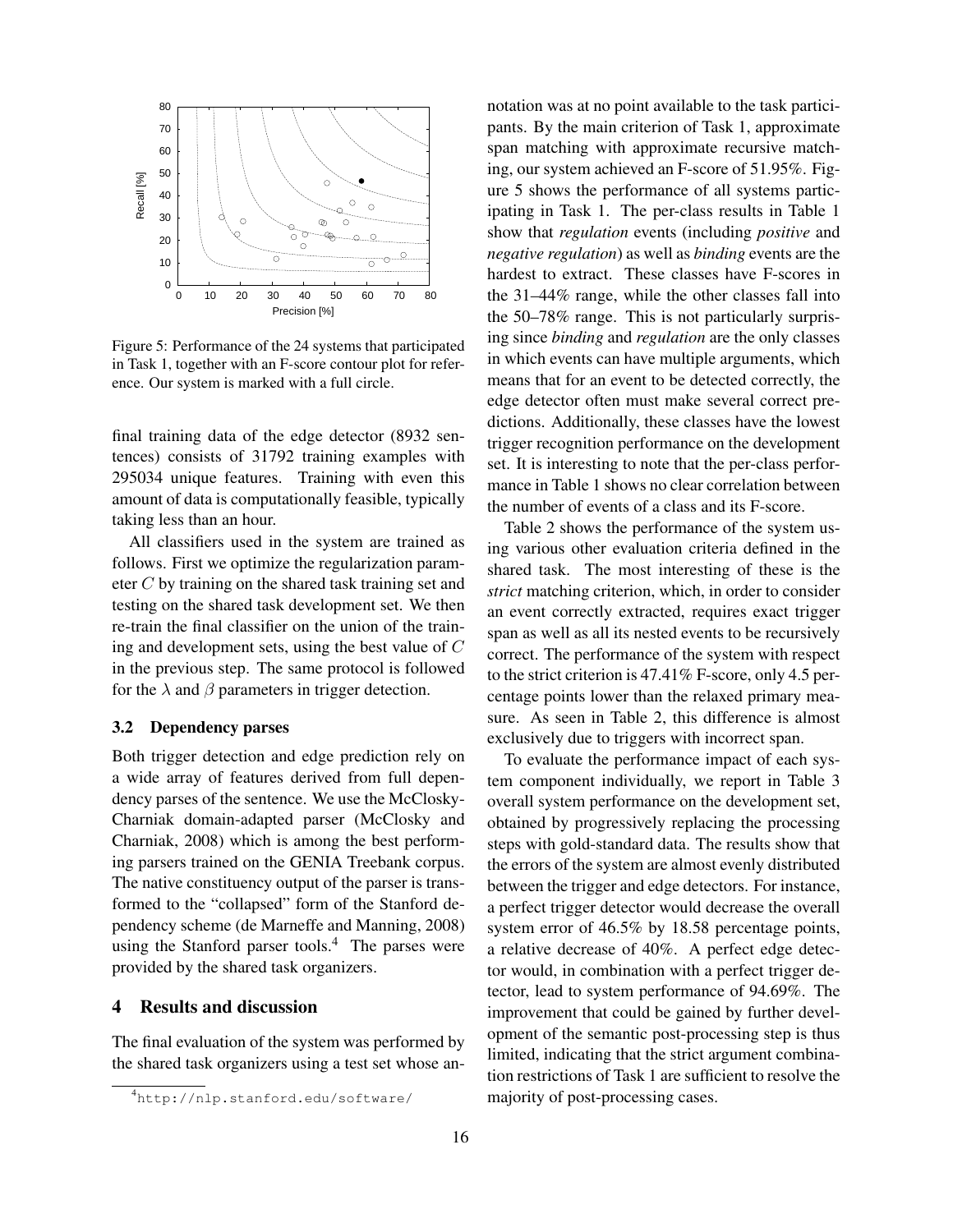| <b>Event Class</b>  | #    | R     | P     | F     |
|---------------------|------|-------|-------|-------|
| Protein catabolism  | 14   | 42.86 | 66.67 | 52.17 |
| Phosphorylation     | 135  | 80.74 | 74.66 | 77.58 |
| Transcription       | 137  | 39.42 | 69.23 | 50.23 |
| Localization        | 174  | 49.43 | 81.90 | 61.65 |
| Regulation          | 291  | 25.43 | 38.14 | 30.52 |
| <b>Binding</b>      | 347  | 40.06 | 49.82 | 44.41 |
| Negative regulation | 379  | 35.36 | 43.46 | 38.99 |
| Gene expression     | 722  | 69.81 | 78.50 | 73.90 |
| Positive regulation | 983  | 38.76 | 48.72 | 43.17 |
| Total               | 3182 | 46.73 | 58.48 | 51.95 |

Table 1: Per-class performance in terms of Recall, Precision, and F-score on the test set (3182 events) using approximate span and recursive matching, the primary evaluation criterion of Task 1.

| Matching               | R     |       | F     |
|------------------------|-------|-------|-------|
| <b>Strict</b>          | 42.65 | 53.38 | 47.41 |
| Approx. Span           | 46.51 | 58.24 | 51.72 |
| Approx. Span&Recursive | 46.73 | 58.48 | 51.95 |

Table 2: Performance of our system on the test set (3182 events) with respect to other evaluation measures in the shared task.

#### 5 Conclusions

We have described a system for extracting complex, typed events from biomedical literature, only assuming named entities as given knowledge. The high rank achieved in the BioNLP'09 Shared Task competitive evaluation validates the approach taken in building the system. While the performance is currently the highest achieved on this data, the F-score of 51.95% indicates that there remains considerable room for further development and improvement.

We use a unified graph representation of the data in which the individual processing steps can be formulated as simple graph transformations: adding or removing nodes and edges. It is our experience that such a representation makes handling the data fast, easy and consistent. The choice of graph representation is further motivated by the close correlation of these graphs with dependency parses. As we are going to explore the interpretation and applications of these graphs in the future, the graph representation will likely provide a flexible base to build on.

Dividing the task of event extraction into multiple subtasks that can be approached by well-studied

|      | Trig Edge PP $\mid$ R |      | P                                      | $\mathbf{F}$ | ΛF |
|------|-----------------------|------|----------------------------------------|--------------|----|
|      |                       |      | pred pred pred   51.54 55.62 53.50     |              |    |
| GS – |                       |      | pred pred 71.66 72.51 72.08 18.58      |              |    |
| GS – | GS                    |      | pred   $97.21$ $92.30$ $94.69$ $22.61$ |              |    |
| GS.  | GS -                  | GS — | $100.0$ 100.0 100.0 5.31               |              |    |

Table 3: Effect of the trigger detector (*Trig*), edge detector (*Edge*), and post-processing (*PP*) on performance on the development set (1789 events). The  $\Delta F$  column indicates the effect of replacing the predictions (*pred*) of a component with the corresponding gold standard data (*GS*), i.e. the maximal possible performance gain obtainable from further development of that component.

methods proved to be an effective approach in developing our system. We relied on state-of-the-art machine learning techniques that scale up to the task and allow the use of a considerable number of features. We also carefully optimized the various parameters, a vital step when using machine learning methods, to fine-tune the performance of the system.

In Section 2.5, we discussed alternative directions pursued during the development of the current system, indicating possible future research directions. To support this future work as well as complement the description of the system in this paper we intend to publish our system under an open-source license.

This shared task represents the first competitive evaluation of complex event extraction in the biomedical domain. The prior research has largely focused on binary interaction extraction, achieving after a substantial research effort F-scores of slightly over 60% (see, e.g., Miwa et al. (2008)) on AIMed, the *de facto* standard corpus for this task. Even if a direct comparison of these results is difficult, they suggest that 52% F-score in complex event extraction is a non-trivial achievement, especially considering the more detailed semantics of the extracted events. Further, complex event extraction is still a new problem — relevant corpora having been available for only a few years.

### Acknowledgments

This research was funded by the Academy of Finland. Computational resources were provided by CSC — IT Center for Science Ltd. We thank the shared task organizers for their efforts in data preparation and system evaluation.